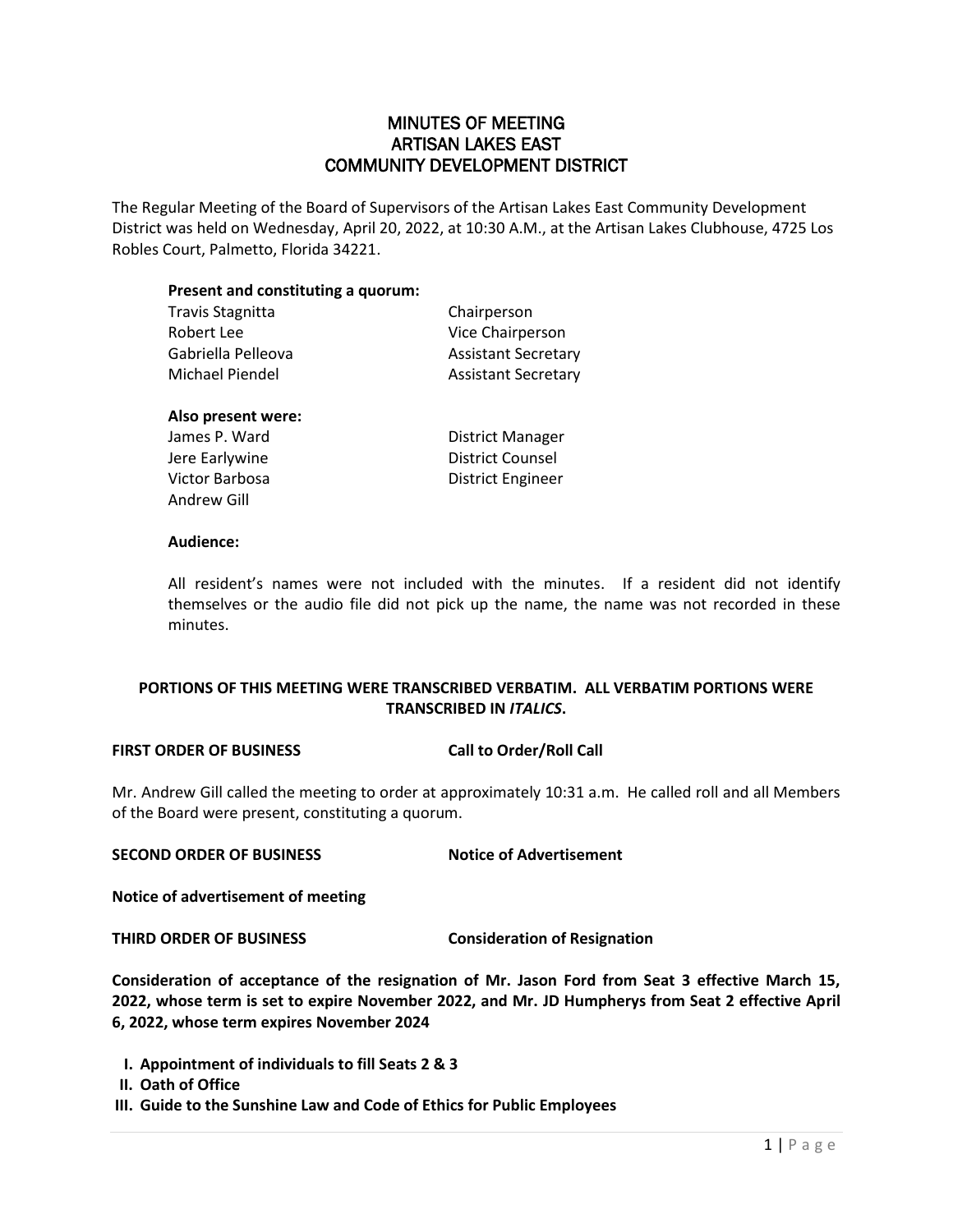## **IV. Form 1 – Statement of Financial Interests**

Mr. Gill reported Mr. Ford and Mr. Humpherys were resigning from the Board.

Mr. Ward called for a motion to accept the resignations of Mr. Ford and Mr. Humpherys.

**On MOTION made by Mr. Robert Lee, seconded by Mr. Travis Stagnitta, and with all in favor, the Letters of Resignation from Mr. Jason Ford and Mr. JD Humpherys were accepted.** 

*Mr. Ward: Now we will fill seat 2 and seat 3. Seat 2 is the seat that is expiring November 2022. It would be appropriate for you to discuss amongst yourselves, choose an individual and then by motion and second, we will accept them.* 

> **On MOTION made by Mr. Robert Lee, seconded by Mr. Travis Stagnitta, and with all in favor, Mr. Michael Piendel was appointed to Seat 2 with a term ending November 2024.**

Mr. Ward ensured Mr. Michael Piendel was qualified to serve on the Board. As a notary public, he administered the Oath of Office to Mr. Piendel. He asked Mr. Piendel to sign the Oath of Office and return the signed Oath to himself for notarization and to be made part of the public record. He discussed the Form 1 – Statement of Financial Interests and noted Mr. Piendel should call himself (Mr. Ward) with any questions regarding Form 1. He encouraged Mr. Piendel not to forget to file Form 1 or risk incurring fees for late filing. He noted Mr. Piendel was now a public official of the State of Florida and as such held the rights, titles, and responsibilities thereof. He reviewed the Sunshine Law which indicated Board Members could not communicate in any fashion outside of a Board Meeting regarding any matter which may appear before the Board. He noted any questions regarding the Sunshine Law or Code of Ethics should be directed to himself or Mr. Jere Earlywine.

> **On MOTION made by Mr. Robert Lee, seconded by Mr. Travis Stagnitta, and with all in favor, Mr. Brandon Gallagher was appointed to Seat 3 with a term ending November 2022.**

Mr. Ward indicated Mr. Gallagher would be sent the appropriate forms and would be sworn in prior to the next Board Meeting.

# **FOURTH ORDER OF BUSINESS Consideration of Resolution 2022-4**

# **Consideration of Resolution 2022-4, a resolution of the Board of Supervisors re-designation the officers of the Artisan Lakes East Community Development District**

Mr. Gill asked the Board to decide how to redesignate the positions of the Board. It was decided to appoint Travis Stagnitta as Chairperson, Robert Lee as Vice Chairperson, with Gabriella Pelleova, Michael Piendel, and Brandon Gallagher as Assistant Secretaries; Jim Ward would serve as Secretary and Treasurer.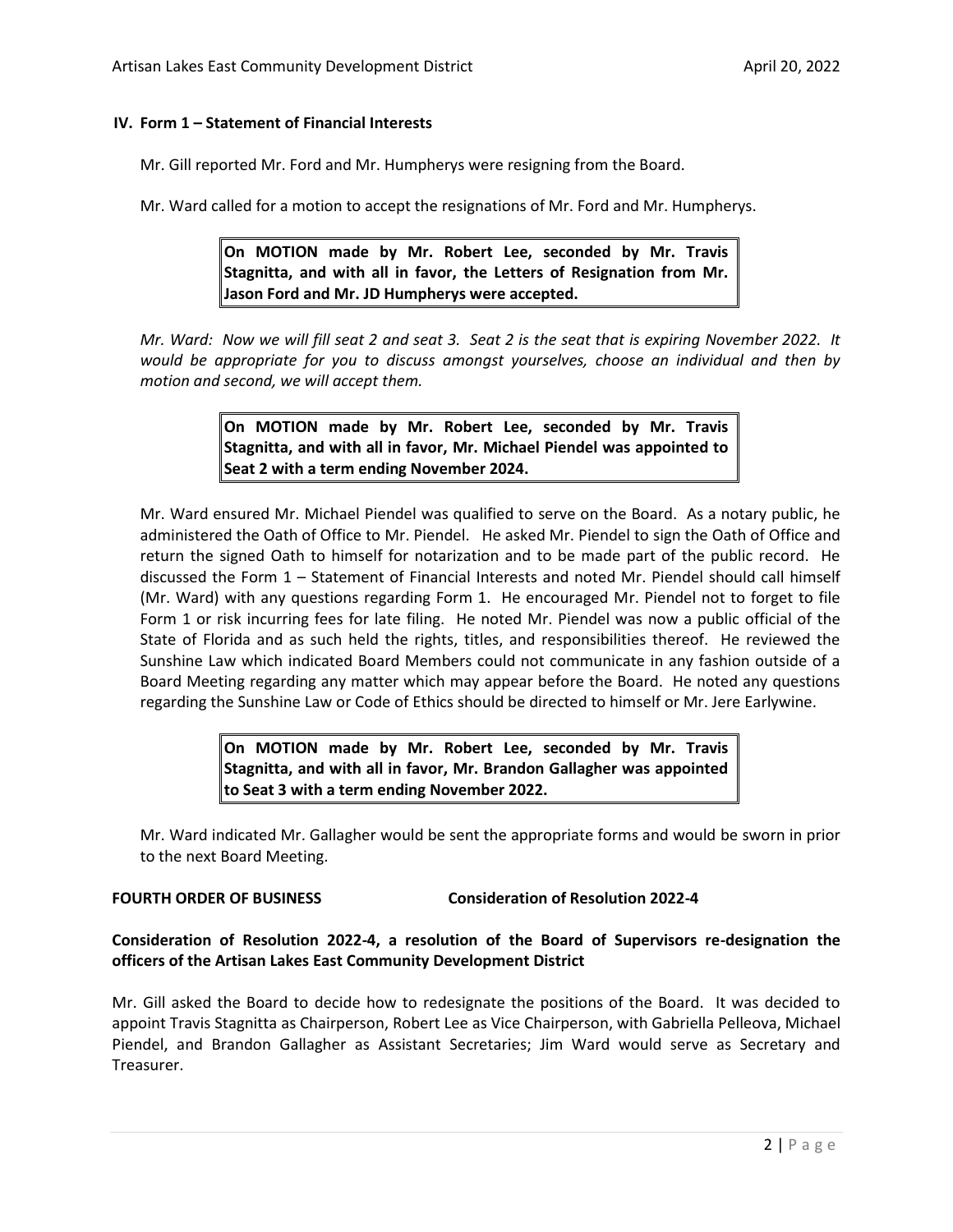**On MOTION made by, seconded by Mr. Robert Lee, and with all in favor Mr. Travis Stagnitta, Resolution 2022-4 was adopted, and the Chair was authorized to sign.** 

## **FIFTH ORDER OF BUSINESS Consideration of Minutes**

## **February 3, 2022 – Regular Meeting Minutes**

Mr. Gill asked if there were any additions, corrections, or deletions to the Minutes. Hearing none, he called for a motion.

> **On MOTION made by Mr. Travis Stagnitta, seconded by Mr. Robert Lee, and with all in favor, the February 3, 2022, Regular Meeting Minutes were approved.**

**SIXTH ORDER OF BUSINESS Consideration of Audited Financial Statements**

## **Consideration of the Acceptance of the Audited Financial Statements for the Fiscal Year ended September 30, 2021**

Mr. Gill introduced Tony Grau with Grau and Associates.

Mr. Tony Grau with Grau and Associates reviewed the Audited Financial Statements for the Fiscal Year ended September 30, 2021. He reported pages 1 and 2 reflected a clean opinion with respect to the financial statements of the District. He stated page 3 was the management discussion and analysis which was a recap of the financial activity during the Fiscal Year. He stated page 4 was the condensed statement of net position with comparative numbers with the prior year; the assets and debt went up as bonds were issued. He stated next was the condensed income statement which showed revenues, expenses, and the change in net position; there was a loss, but there were bond issue costs and interest which had to be paid. He indicated statements began on page 7 with the statement of net position, statement of activity, and fund financial statements including the balance sheets for general, debt service and capital project funds. He noted the capital project fund had over \$12 million dollars and very little of the proceeds were spent in the year. He stated the income statement for the funds was on page 11 including revenues, expenditures, principal and interest, debt service fund, and capital project fund. He noted there was \$37,000 dollars in capital outlay and \$472,000 dollars in bond issue costs. He noted the bond proceeds were almost \$12.8 million dollars. He reported on page 13 were the footnotes to the financial statements which were consistent with the prior year. He indicated on page 19 were the changes in the capital assets and on page 20 was the long term debt activity. He noted the District had the Series 2018 bonds and the new bonds issued during the current year. He noted next was the amortization schedule up to 2052. He noted on page 23 was the budget to actual. He stated on page 25 was the new information item required by Florida Statute and the Auditor General. He stated the remainder of the audit contained the various reports required under government auditing standards and by the Auditor General. He reported there were no findings and only clean opinions.

> **On MOTION made by Mr. Travis Stagnitta, seconded by Mr. Robert Lee, and with all in favor, the audited financial statements for Fiscal**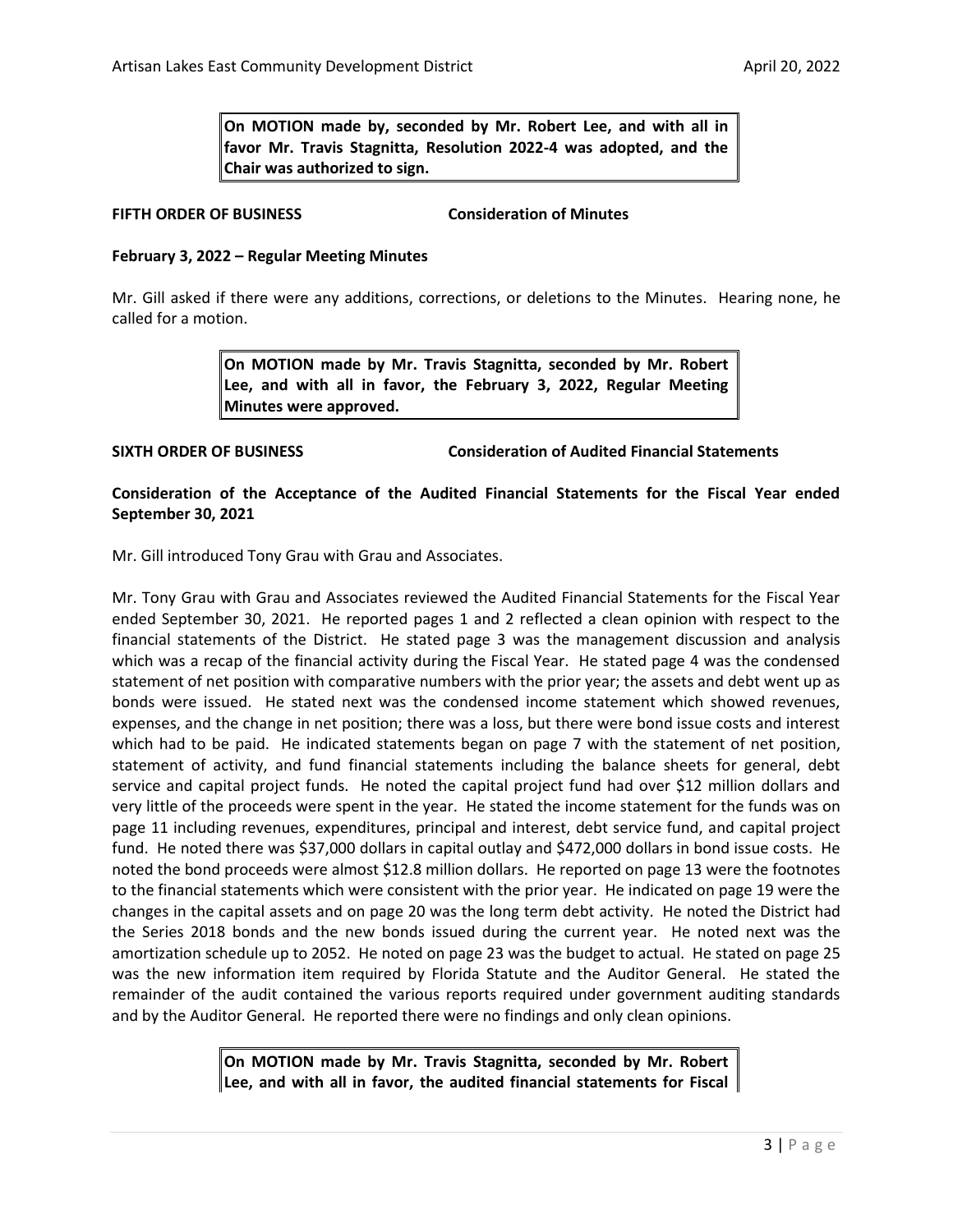**Year ended September 30, 2021 was accepted for purposes of inclusion in the record.** 

#### **SEVENTH ORDER OF BUSINESS Consideration of Resolution 2022-5**

**Consideration of Resolution 2022-5, a resolution of the Board approving the Proposed Fiscal Year 2023 Budget and setting the Public Hearing on Thursday, June 2, 2022, at 3:30 P.M. at the Artisan Lakes Clubhouse, 4725 Los Robles Court, Palmetto, Florida 34221**

*Mr. Gill: The District is required to submit a proposed budget to the State by June 15 each year. The budget only sets the maximum amounts. You can lower that amount at the public hearing. Due to a scheduling conflict and the rescheduling of the public hearing from April 7, 2022, the proposed budget was previously submitted to Manatee County on February 5, 2022 to comply with the 60 day requirement. The date and time of the public hearing will be Thursday, June 2, 2022, at 3:30 P.M. at this location.* He asked if there were any questions; hearing none, he called for a motion.

> **On MOTION made by Mr. Robert Lee, seconded by Mr. Travis Stagnitta, and with all in favor, Resolution 2022-5 was adopted, and the Chair was authorized to sign.**

**EIGHTH ORDER OF BUSINESS Consideration of Resolution 2022-6**

**Consideration of Resolution 2022-6, a resolution of the Board of Supervisors approving the assignment of the Engineering Services Agreement, dated May 2, 2019, from Waldrop, Inc. to Atwell, LLC**

*Mr. Gill: Due to a corporate merger effective January 1 of this year, Waldrop merged with Atwell. This agreement just assigns the engineering services to Atwell, LLC. I believe the fee schedule is very similar to the fee schedule with Waldrop. Victor, do you have anything to add?*

*Mr. Victor Barbosa: The fee schedule was changed slightly, but it's very close to what we had before.* 

**On MOTION made by Mr. Travis Stagnitta, seconded by Mr. Robert Lee, and with all in favor, Resolution 2022-6 was adopted, and the Chair was authorized to sign.** 

**NINTH ORDER OF BUSINESS Consideration of Resolution 2022-7**

**Consideration of Resolution 2022-7, a resolution of the Board of Supervisors designating a date, time, and location for a landowners' meeting and election; providing for publication; and establishing forms for the landowners' election**

*Mr. Gill: The time and date are November 3, 2022 at 3:30 p.m. at this location. Seat #3, Brandon Gallagher, and Seat #5, Travis Stagnitta are up for election, as well as Gabriella's Seat #4. We will circulate all of the information to you guys before that date. November 3, 2022 is a regular meeting date.* He asked if there were any questions; hearing none, he called for a motion.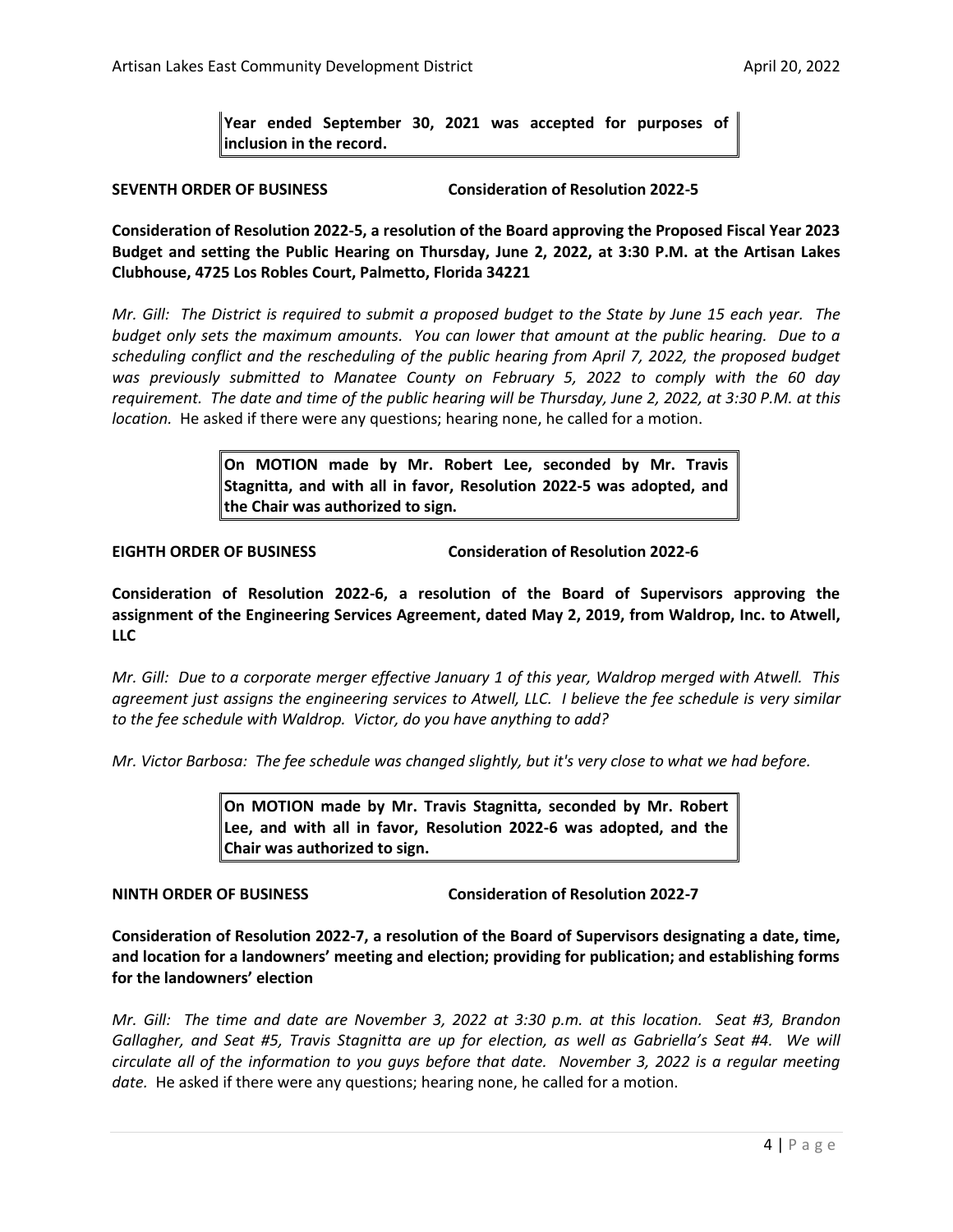**On MOTION made by Mr. Robert Lee, seconded by Mr. Travis Stagnitta, and with all in favor, Resolution 2022-7 was adopted, and the Chair was authorized to sign.** 

## **TENTH ORDER OF BUSINESS Consideration of Agreement**

**Consideration and approval of an agreement between the District and Artisan Lakes Master Association, Inc., the Master Homeowners Association, for certain operation, maintenance, and repair services**

*Mr. Gill: This is for certain operations, maintenance, and repair services for the drainage system. This agreement (indecipherable) sort of updates to the maintenance services agreement.*

*Mr. Jere Earlywine: This is the same agreement we saw at Artisan Lakes, and it is for maintenance of the stormwater management system. You see the scope of work that Waldrop put together for us attached to the agreement and there is a map showing where the improvements are. The idea is the HOA would do the maintenance pursuant to our interlocal agreement that we previously signed when we issued bonds.* 

*Mr. Ward: It does require increased reporting by the homeowner's association with the District on maintenance that is being done for District assets by whoever is running your HOA at this particular time. We have either quarterly or annual reporting. It basically says you cleaned the drainage system. This is to ensure that the work is actually getting done and it has a very detailed analysis of what has to be done and how it's supposed to be done on a period basis and how they are supposed to report to us. It's an outshoot of problems I've had in other CDDs.* 

*Mr. Earlywine: It's just an annual obligation. Essentially on a monthly basis the association can walk the property if we want that, but typically on an annual basis they submit a form, I think it's the last exhibit in the agreement, just certifying what the work has been. We've found that HOAs sometimes have these agreements in place and don't do the work and then surprise, all of a sudden, the work hasn't been done for several years and there are problems with the system. That's what it's designed to address.* 

*Mr. Ward: There is one monthly reporting requirement here for inspection and maintenance of the stormwater infrastructure systems and then a report is supposed to be provided to the District on a monthly basis and then a yearly report. There is a scope of work in there.* 

*Mr. Piendel: What happens if this work isn't done?*

*Mr. Ward: Then it comes back to the Board, and you get to determine whether to try to enforce the terms of the contract or terminate the contract and the District is going to do the work or however you decide to do that.* 

Mr. Gill asked if there were any questions; hearing none, he called for a motion.

**On MOTION made by Mr. Travis Stagnitta, seconded by Ms. Gabriella Pelleova, and with all in favor, the agreement between the District and Artisan Lakes Master Association, Inc., the Master Homeowners**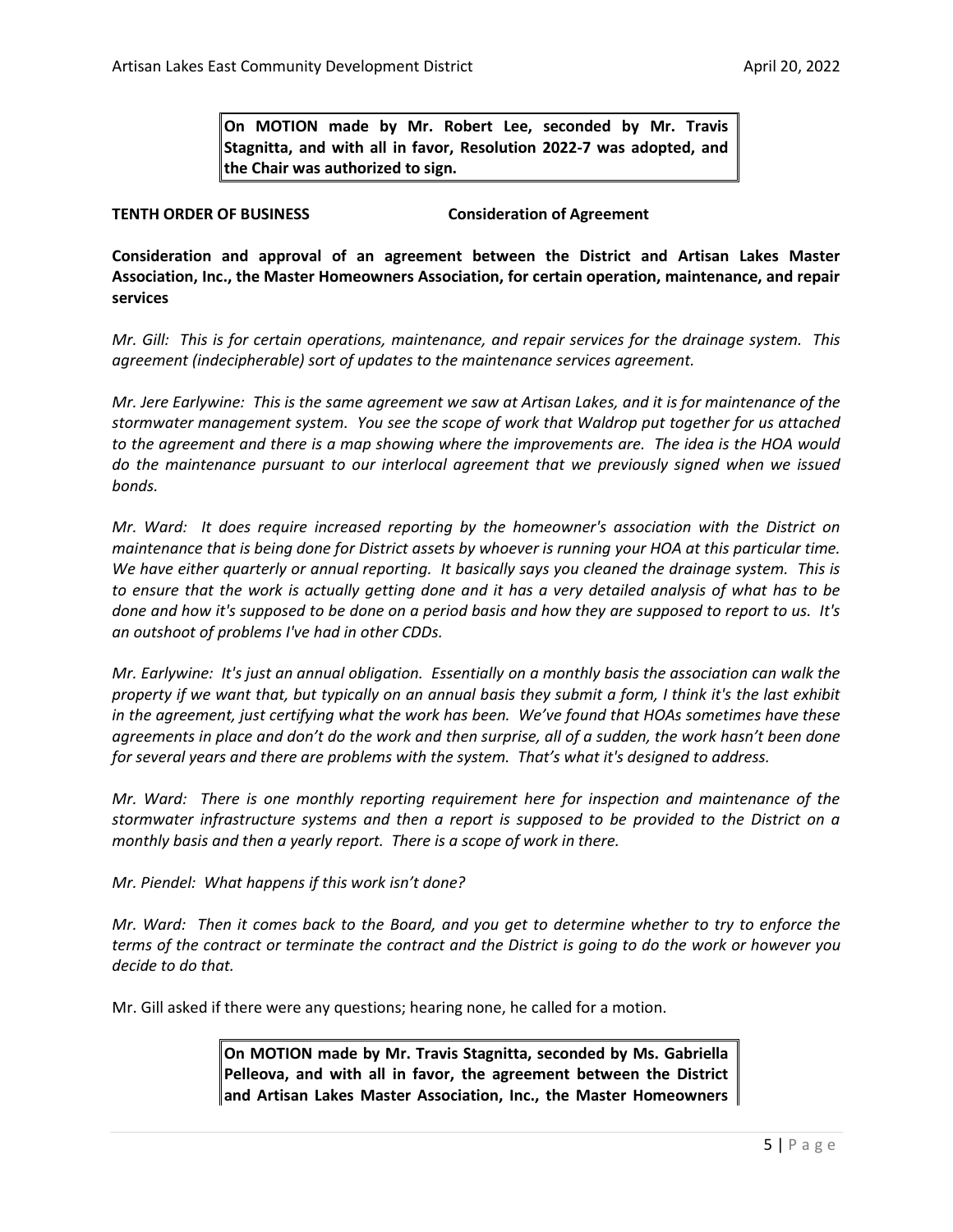**Association, for certain operation, maintenance, and repair services was approved.** 

## **ELEVENTH ORDER OF BUSINESS Staff Reports**

#### **I. District Attorney**

#### **a. Project completion timeline and discussion**

*Mr. Jere Earlywine: The Artisan Lakes Project completion process is well underway. We've got draft documents on that one. We are going to finish that up and then turn our attention to Artisan*  Lakes East. Obviously East is a little fresher, but we will get back with you on a project completion *resolution, the final real estate documents, and then transfer of permits and try to wrap all that up this summer.* 

#### **II. District Engineer**

#### **a. Stormwater Analysis Report update**

*Mr. Victor Barbosa: As required by new legislation this last year we are in the process of preparing a Stormwater Needs Analysis for the District which outlines stormwater maintenance and operations requirements. The final report is due end of June. Our current timeline is we want to provide a draft report by the end of this month, so we have plenty of time to get that finalized and submitted. We are also working on conveying some of the ponds in earlier phases of East Bend and within the Artisan Lakes East District, to convey those from the developer to the District. We are working with the surveyor to get the legal descriptions finalized so we can proceed with the conveyances.* 

#### **III.District Manager**

## **a. Financial Statement for period ending January 31, 2022 (unaudited)**

**b. Financial Statement for period ending February 28, 2022 (unaudited)**

*Mr. Ward: This District was created in 2018. Statute requires us to start to transition the Board Seats 6 years from the date of creation and 250 qualified electors. I don't have the qualified elector number yet, so in November the election may change or a little bit depending on if we hit that 250 qualified elector threshold. I just don't know what it is right now. We hit the 6 year threshold, but I don't have the qualified elector number. If we do, I will come back to you at the next meeting and make a change once we know that.*

## **TWELFTH ORDER OF BUSINESS Audience Comments and Supervisor's Requests**

Mr. Gill asked if there were any Supervisor's requests; there were none. He asked if there were any audience members present on audio/video or in person with any comments or questions; there were none.

## **THIRTEENTH ORDER OF BUSINESS Adjournment**